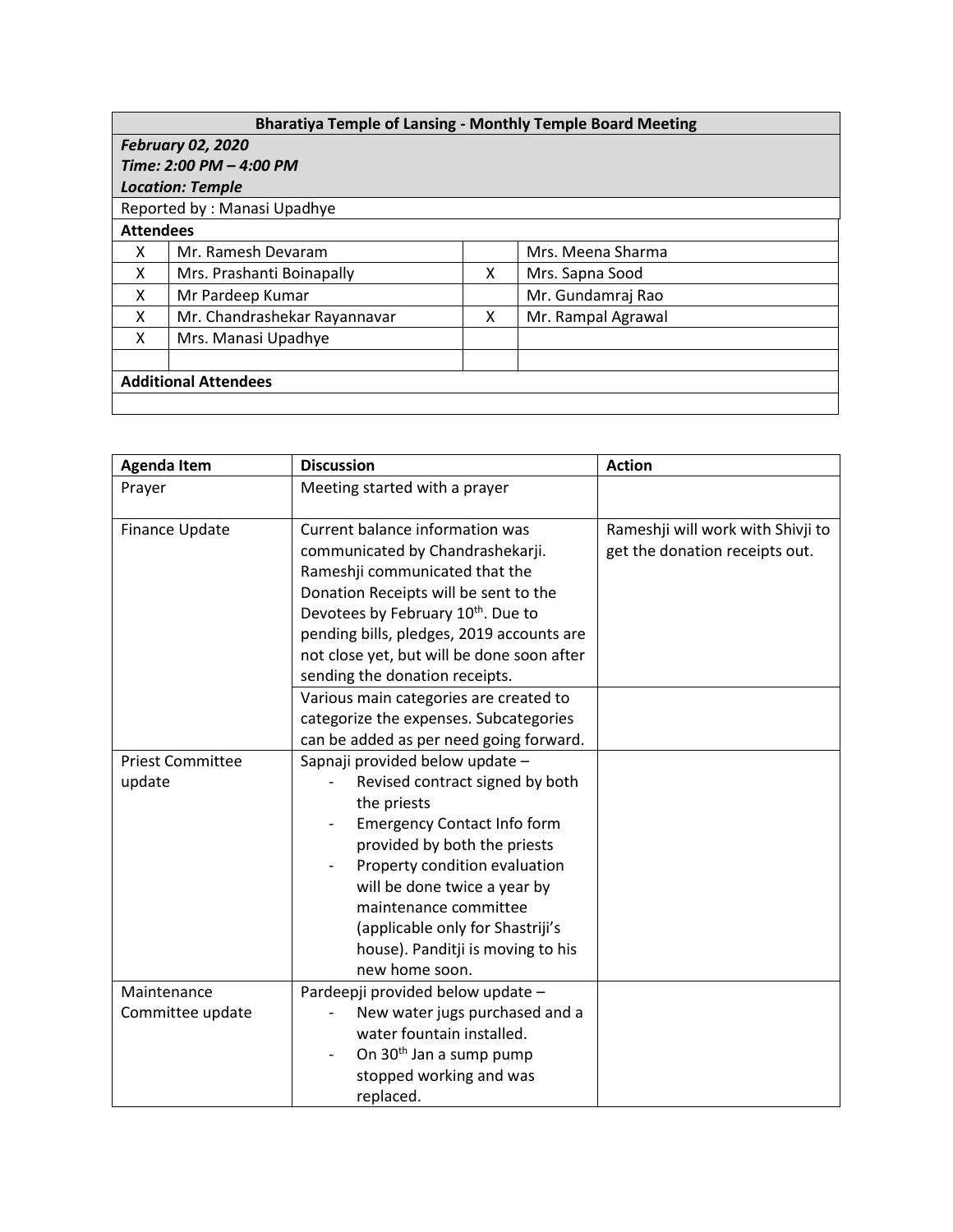|                             | Issue is due to the pipes from the       | Pardeepji will be talking to   |
|-----------------------------|------------------------------------------|--------------------------------|
|                             | property to the main are not             | <b>Meridian Plumbing</b>       |
|                             | getting cleaned.                         |                                |
|                             | Mice problem in the kitchen.             | Rameshji and Pardeepji to work |
|                             | Need to review the contract with         | on the Orkin's contract.       |
|                             | Orkin.                                   |                                |
|                             | Board will discuss ways to ensure        |                                |
|                             | that there is no leftover food in        |                                |
|                             | the kitchen after any event.             |                                |
| <b>Better Communication</b> | Rameshji talked about following better   |                                |
|                             | communication practices -                |                                |
|                             | Mode of the communication is             |                                |
|                             | via email                                |                                |
|                             | Make sure that the email subject         |                                |
|                             | is appropriate and right audience        |                                |
|                             | is on the email.                         |                                |
|                             | Try to avoid long email chains.          |                                |
|                             | Be precise in your                       |                                |
|                             | communication. Clear                     |                                |
|                             | communication is the key to              |                                |
|                             | better teamwork.                         |                                |
| Teamwork                    | Rameshji shared his thoughts on          |                                |
|                             | effective teamwork -                     |                                |
|                             | Being a board member is a                |                                |
|                             | voluntary work. So avoid any             |                                |
|                             | politics, promoting personal             |                                |
|                             | agenda, and try to make the              |                                |
|                             | most of the time available.              |                                |
|                             | Set a good example by providing          |                                |
|                             | sound leadership. Help training          |                                |
|                             | new board members/interested             |                                |
|                             | community members.                       |                                |
|                             | Goal is to work as a team                |                                |
|                             | towards maintaining the temple           |                                |
|                             | as great place of worship.               |                                |
| Golden Rule to be           | Direct any questions from the priests or |                                |
| followed by all board       | devotees to the respective committee     |                                |
| members                     | chair to avoid miscommunication and      |                                |
|                             | confusion.                               |                                |
| Rules for establishing      | Chair of the executive committee         |                                |
| Ad-hoc committees           | cannot be a chair to an ad-hoc           |                                |
|                             | committee.                               |                                |
|                             | Each Ad-hoc committee will have          |                                |
|                             | 2 members from the board as              |                                |
|                             | chair and co-chair and 2 or more         |                                |
|                             | members from the community.              |                                |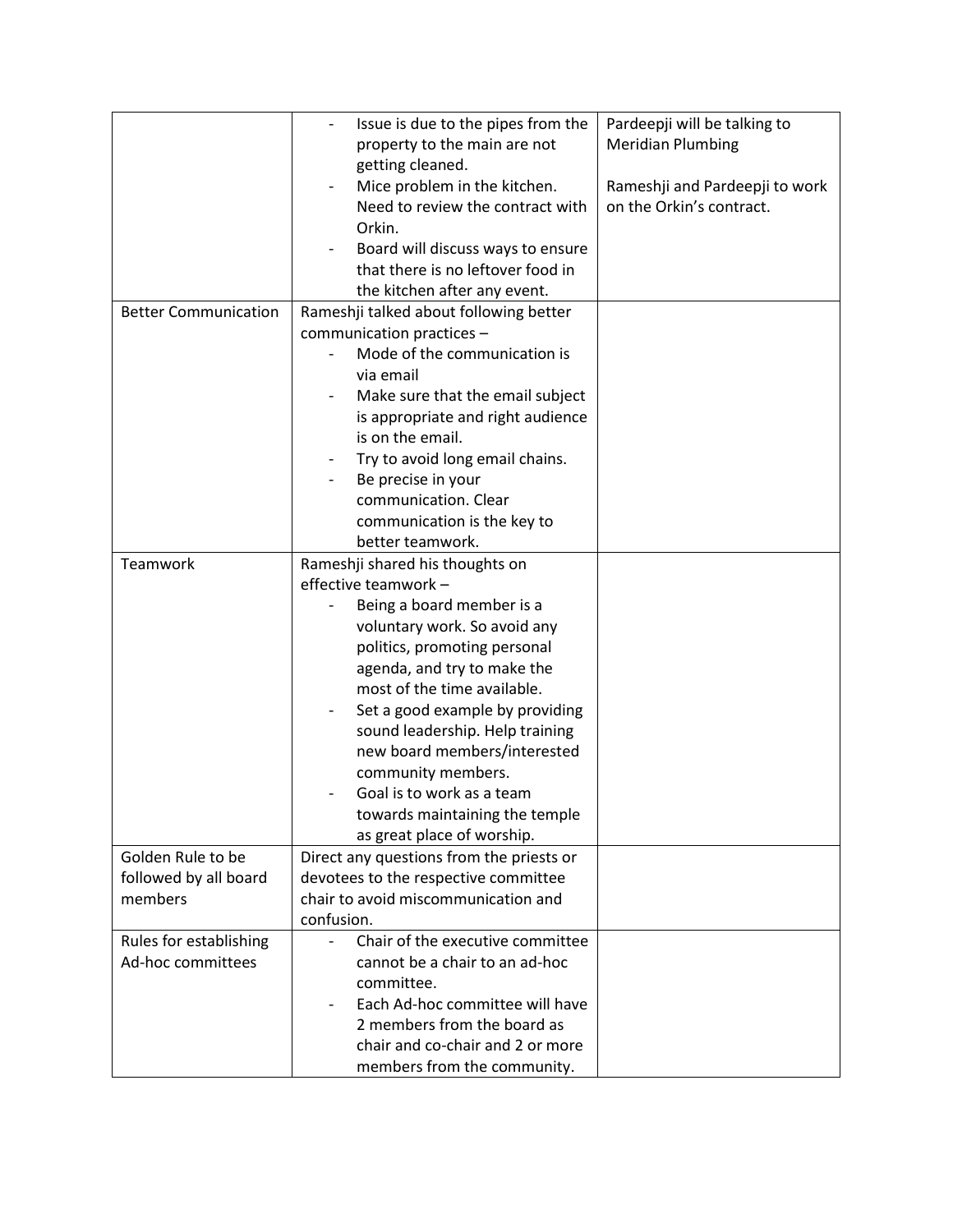| Committees              | Board discussed and approved Chair and     | Committee chair and co-chair                   |
|-------------------------|--------------------------------------------|------------------------------------------------|
|                         | Co-chair for below committees -            | will work towards getting                      |
|                         |                                            | additional committee members                   |
|                         | Priest Committee -                         | and communicate the                            |
|                         | Sapnaji - Chair                            | information to the board.                      |
|                         | Manasiji - Co-chair                        |                                                |
|                         |                                            |                                                |
|                         | Finance Committee -                        |                                                |
|                         | Rampalji - Chair                           |                                                |
|                         | Chandrashekarji - Co-chair                 |                                                |
|                         |                                            |                                                |
|                         | <b>Maintenance Committee-</b>              |                                                |
|                         | Pardeepji - Chair                          |                                                |
|                         | Gundamraj ji - Co-chair                    |                                                |
|                         |                                            |                                                |
|                         | Religious Events Committee -               |                                                |
|                         | Meenaji - Chair                            |                                                |
|                         | Prashantiji - Co-chair                     |                                                |
|                         |                                            |                                                |
|                         | Community Outreach Committee -             |                                                |
|                         | Prashantiji - Chair                        |                                                |
|                         | Ramapalji - Co-chair                       |                                                |
|                         |                                            |                                                |
|                         | Youth Committee -                          |                                                |
|                         | Gundamraj ji - Chair                       |                                                |
|                         | Sapnaji - Co-chair                         |                                                |
|                         |                                            |                                                |
|                         | Rameshji will work towards appointing      |                                                |
|                         | Nomination & Election Committee and        |                                                |
|                         | Constitution & Bylaws Committee.           |                                                |
| Role and responsivities | There is a need to come up with role and   | Rameshji to work on the draft,                 |
| of various committees   | responsibilities of the above committees.  | Manasi to help with                            |
|                         |                                            | documenting the information                    |
|                         |                                            | and adding to a Process                        |
|                         |                                            | document that can be used by<br>future boards. |
| Maintenance             | Board agreed to extend the limit from      |                                                |
| Committee expense       | \$250 to \$1500 for expenses without       |                                                |
| limit                   | approval from the board.                   |                                                |
| Credit Card for         | Rameshji requested Chandrashekarji to      |                                                |
| Maintenance             | get Mathiji's credit card cancelled and    |                                                |
| committee chair         | apply for a credit card for Pardeepji with |                                                |
|                         | \$5000/- limit.                            |                                                |
| Volunteers from Isha    | Two volunteers from Isha joined the        |                                                |
|                         | meeting to check if they can conduct       |                                                |
|                         | Yoga class in the temple.                  |                                                |
|                         | They were requested to send an email       |                                                |
|                         | with detail information to Manasiji.       |                                                |